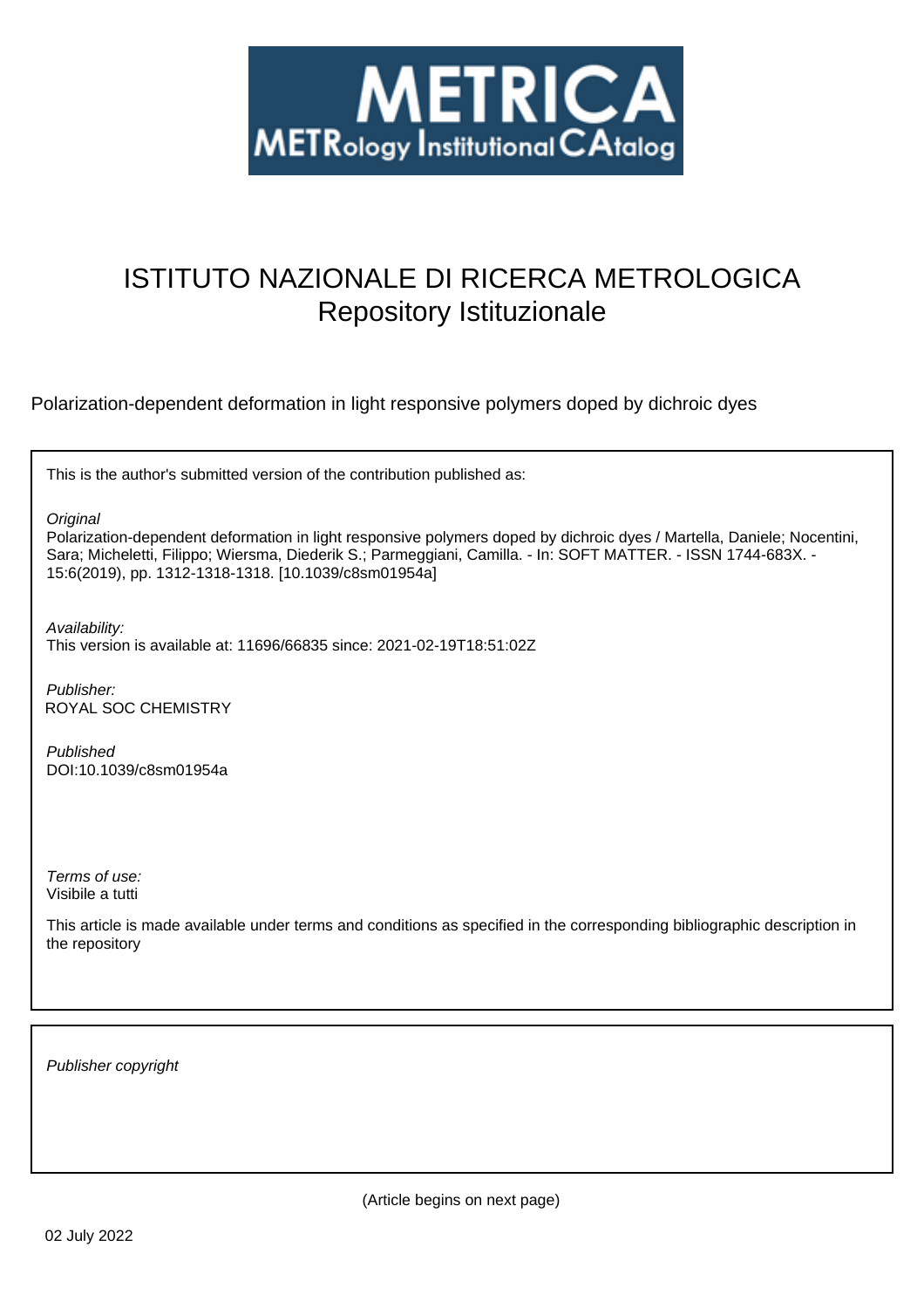## **Journal Name**

## ARTICLE

Received 00th January 20xx, Accepted 00th January 20xx DOI: 10.1039/x0xx00000x

**www.rsc.org/**



## **Polarization-dependent deformation in light responsive polymers doped by dichroic dyes**

Daniele Martella, \*a,b,c Sara Nocentini, a,d,e Diederik S. Wiersma a,d,e and Camilla Parmeggiani \*a,b,e

Light represents a very versatile stimulus and its use to control the deformation in shape-changing polymers can take advantage of multiple parameters (such as wavelength, power and polarization) to be explored in order to obtain differentiated responses. Polymers with selected color responsiveness are commonly prepared by using different dyes, while a polarization-dependent control can be introduced exploiting *tran*-*cis* isomerization of azobenzenes. As shape-changing polymers driven by a photothermal effect are gaining more and more attention in many application fields, exploring polarization to modulate their response could enlarge the tuning parameter space and provide an insight into the material optical properties. In this work, we demonstrate the effect of light polarization on the deformation of Liquid Crystalline Networks doped by a small amount of a push-pull azobenzene. We demonstrate how enhancing the dye alignment in the polymeric matrix leads to different deformations by orthogonal polarizations. These results demonstrate polarization as a convenient further degree of freedom besides wavelength and intensity of the light stimulus.

### **Introduction**

The ability to control the deformation in shape-changing materials offers many opportunities in different fields, from robotics<sup>1</sup> to biomedicine.2 Among the possible different stimuli able to activate smart polymers (e.g. temperature, magnetic and electric fields, pH), light results a wireless and highly selective (both in time and space) energy source. Indeed, it allows for improved resolution with respect to other chemical and physical stimuli, and enables the remote and real time control of miniaturized devices. <sup>3</sup> Moreover, electromagnetic waves due to their intrinsic characteristics (e.g., wavelength, polarization and intensity) offer many variables, that can be exploited singularly or convoluted, to investigate polymer optical properties and the related responses. In this sense, a single light beam represents a source of multiple stimuli, to be selectively sensed by the material thanks to the designed chemical structure.

To obtain light sensitive polymers, the mainly explored strategy is based on doping a host matrix with photochromic molecules. Herein, two different behaviours can be distinguished: light can induce both a chemical modification (such as isomerization or ring-opening process) that triggers a molecular rearrangement in the whole system, <sup>4</sup> or can be absorbed and then dissipated into heat leading to thermal transitions.5,6 In this framework, azobenzenes represent the widely employed dopants.7 Considering the host matrix, liquid crystalline elastomers (LCE) and networks (LCN) are among the best

candidates to realize artificial muscles thanks to their peculiar properties, such as the ability to reversibly change shape due to a phase transition inside the network.<sup>8</sup> Interestingly, programming specific molecular alignments during polymer preparation, allows to achieve different deformations by switching in between -at leasttwo material shapes, corresponding to the liquid crystalline and the isotropic phases, respectively.<sup>9</sup> The result is a synthetic material able to perform contractions,<sup>10</sup> rotations,<sup>11</sup> bending<sup>12</sup> or even more complex movements.

To date, light responsive liquid crystalline networks have been prepared by different substituted azobenzenes sensitive to both UV and visible light. $13$  Playing on the stability of the two azobenzene isomers, it is possible to obtain materials with persistent deformations (a second wavelength is needed to recover the initial shape)<sup>14</sup> or reversible one (the material returns to the original shape once the light is switched off).15 A wavelength dependent control can be exploited not only by triggering the azobenzene back isomerization but also by a selective colour responsiveness of different parts of the device. Combination of dyes with different absorption properties in the same actuator has been demonstrated in artificial cilia constituted by subunits containing two different azobenzenes, creating a selective actuation in dependence of the wavelength shined on the whole system.<sup>16</sup> More recently, reprogrammable actuators sensitive to two colours were demonstrated by the use of a single formulation containing an azomerocyanine dye, thanks to a selective acid patterning (resulting in the conversion of the dye in its hydroxyazopyridinium form, showing then very different absorption spectra).<sup>17</sup>

Besides such interesting examples, it has to be kept in mind that absorption spectra of azobenzenes are quite broad and the obtainment of materials responsive to more than two colours is difficult to be achieved. Therefore, exploiting other physical properties of light to get independent movements in response to a wider range of parameters is still a hot topic of research, and introducing an actuation dependence on polarisation allows the system control on a further degree of freedom.

*a.European Laboratory for Non-Linear Spectroscopy (LENS), University of Florence, via Nello Carrara 1, 50019 Sesto Fiorentino, Italy. martella@lens.unifi.it, camilla.parmeggiani@lens.unifi.it* 

*b.Diepartment of Chemistry "Ugo Schiff", University of Florence, via della Lastruccia 3-13, 50019 Sesto Fiorentino, Italy.*

*c. Consiglio Nazionale delle Ricerche –Istituto Nazionale di Ottica, Sede Secondaria di Sesto Fiorentino, via Nello Carrara 1, 50019 Sesto Fiorentino, Italia.*

*d.Department of Physics and Astronomy, University of Florence, Via Sansone, 1 - 50019 Sesto Fiorentino, Italy.*

*e. Istituto Nazionale di Ricerca Metrologica INRiM, Strada delle Cacce, 91 - 10135 Turin, Italy.*

Electronic Supplementary Information (ESI) available: polarized absorption spectra and other images of light-deformation of materials. See DOI: 10.1039/x0xx00000x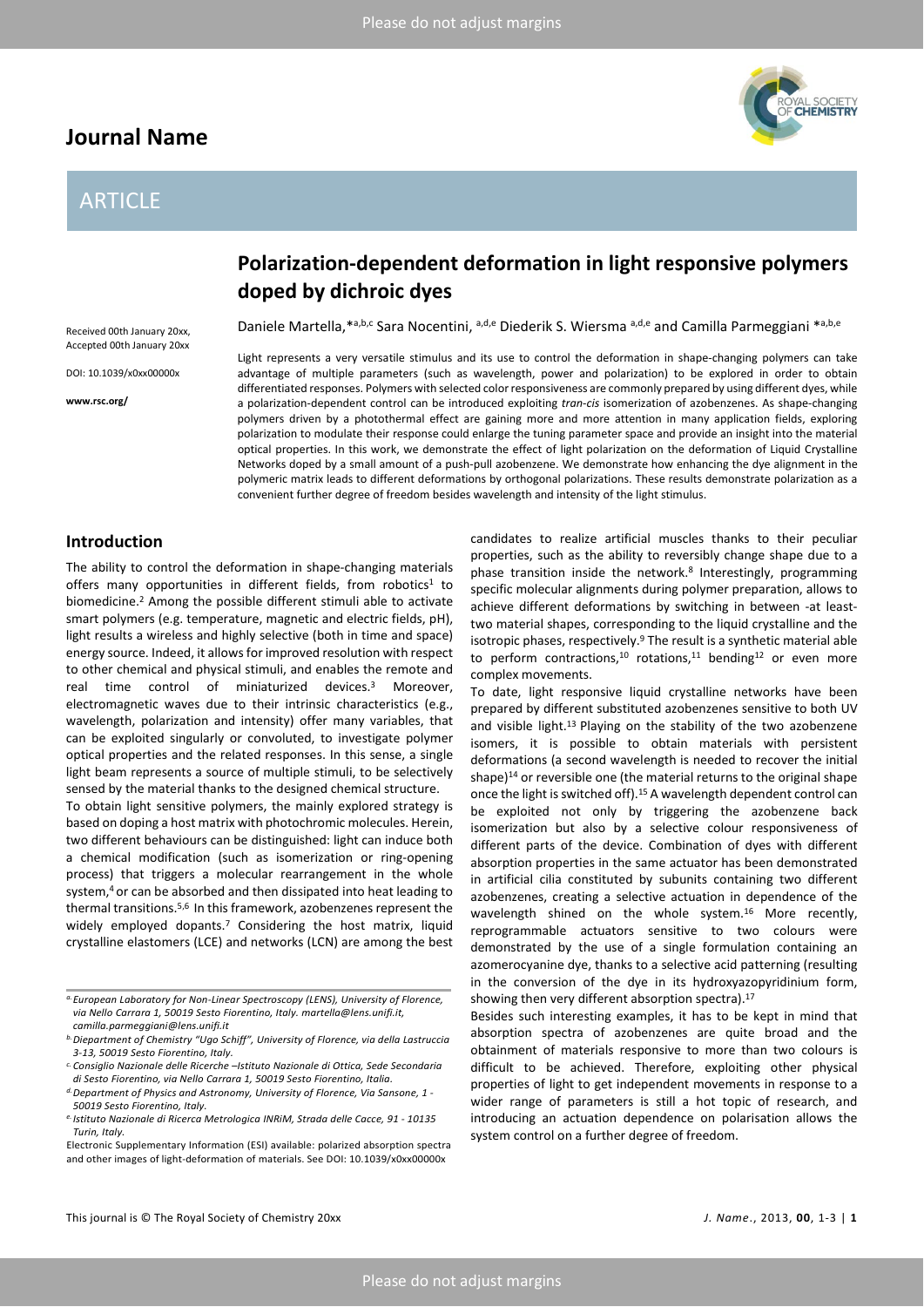Analysing monodomain LCNs, an interesting example reported the bidirectional movement of a cantilever: it bends towards the laser source when illuminated by light having a polarization parallel to the nematic director, and away from it by using the perpendicular one. 20 Exploiting the same principle, White *et al.* demonstrated how, controlling the angle of beam polarization, the bending of a cantilever can be modulated for more than 40°.21 The use of monodomain samples, in respect to polydomain ones, enhances the polarization dependence and increases both the deformation speed and induced stress during the deformation.<sup>22</sup>

Although all the above presented examples are related to an optical effect (due to azobenzene isomerization), LCNs driven by photoinduced thermal effect are gaining more and more attention allowing for sub millisecond dynamics of light actuation.<sup>23</sup> Following this second approach, in this article we focus on the demonstration of the deformation polarization-dependence in monodomain LCNs doped with small amounts of push-pull azobenzenes. First, we evaluated the dichroic absorption of mixtures containing different liquid crystalline matrixes and azobenzenes characterized by absorption in the visible range. Then, we employed the formulation showing the highest dichroic ratio for light actuation tests by using different power and polarizations. Differently from the previously reported examples, we demonstrated that a good liquid crystalline alignment results fundamental to introduce a polarizationdependent actuation of LCNs driven by photoinduced thermal effect.

#### **Results and discussion**

Polarization-dependence of light response arises from the anisotropic absorption properties of dichroic dyes such as azobenzenes. When inserted in liquid crystalline host, they tend to align along the nematic director and, if their dipolar moment is parallel to the long molecular axis, the optical properties of the whole sample present an angular dependence. Enhancing the dye alignment can improve the polarization-dependence response of the final material. To verify this hypothesis, we prepared different liquid crystalline networks by changing both the LC host and the azobenzene guest, and we investigated how different molecular structures create supramolecular interactions that can result in different degrees of alignment.

The materials were prepared by in situ photopolymerization of acrylate based mesogens after their alignment in the nematic phase.24 In particular, liquid crystalline compounds used in this study are reported in Figure 1a. Each mixture contains 78% mol/mol of one of the two monoacrylate M1 or M2, 20% of the diacrylate CL1, the photoinitator Irgacure 369 (1% mol/mol) to induce the polymerization by UV light and one of the azobenzenes (1% mol/mol) reported in Figure 1b. We selected two different monoacrylate (M1 and M2), having a different final alkyl chain, on the basis of the demonstrated improved order parameter in systems containing acrylate mesogens bearing long flexible spacers.25





**Figure 1 – Molecular structures of liquid crystalline hosts (a) and dyes (b).**

All the selected dyes have a maximum of absorption in the visible range. Disperse Red 1 (DR1) is commercially available and presents a linear structure bearing push-pull substituents, while D1 is a customized dye showing a stronger and red-shifted absorption but not presenting a linear molecular structure. Both dyes have been widely used in LCN formulations and many experiments demonstrated that their working mechanism is mainly due to a photoinduced thermal effect.<sup>26,27</sup> Two more dyes were prepared and used (D2 and D3) presenting a longer linear conjugated core, chosen to yield an increase of the dichroic ratio.28 Moreover, they differ by the electronic nature of the substituent on the aromatic ring (nitro or amino group for D2 and D3, respectively), presenting a diverse host-guest interaction with the LC matrix.

Preparation of the LCNs follows a standard procedure, which comprise the infiltration of the nematic mixture in a LC cell, its alignment and then, the polymerization.<sup>29</sup> The mixtures were prepared by combining of one of the two monomers (M1 and M2) with one of the four dyes and the resulting materials are noted as LCNx-y where x indicates the monomer (e.g.  $x=1$  for M1) and y indicates the dye contained in the formulation.

The first simple test performed on the different films consists in the visual observation of the colour change through a linear polarizer, and it highlighted the anisotropic nature of LCN absorbance (Figure 2a). Once fixed the polarization direction, and placing the film LC director parallel or orthogonal to it, the film colour changed. A quantitative analysis of the optical anisotropy of the samples was performed by polarized absorption spectroscopy. Figure 2b reports the spectra for the two more significant formulations recorded using parallel and perpendicular polarization in respect to the rubbing direction, showing a significantly stronger absorption in the first case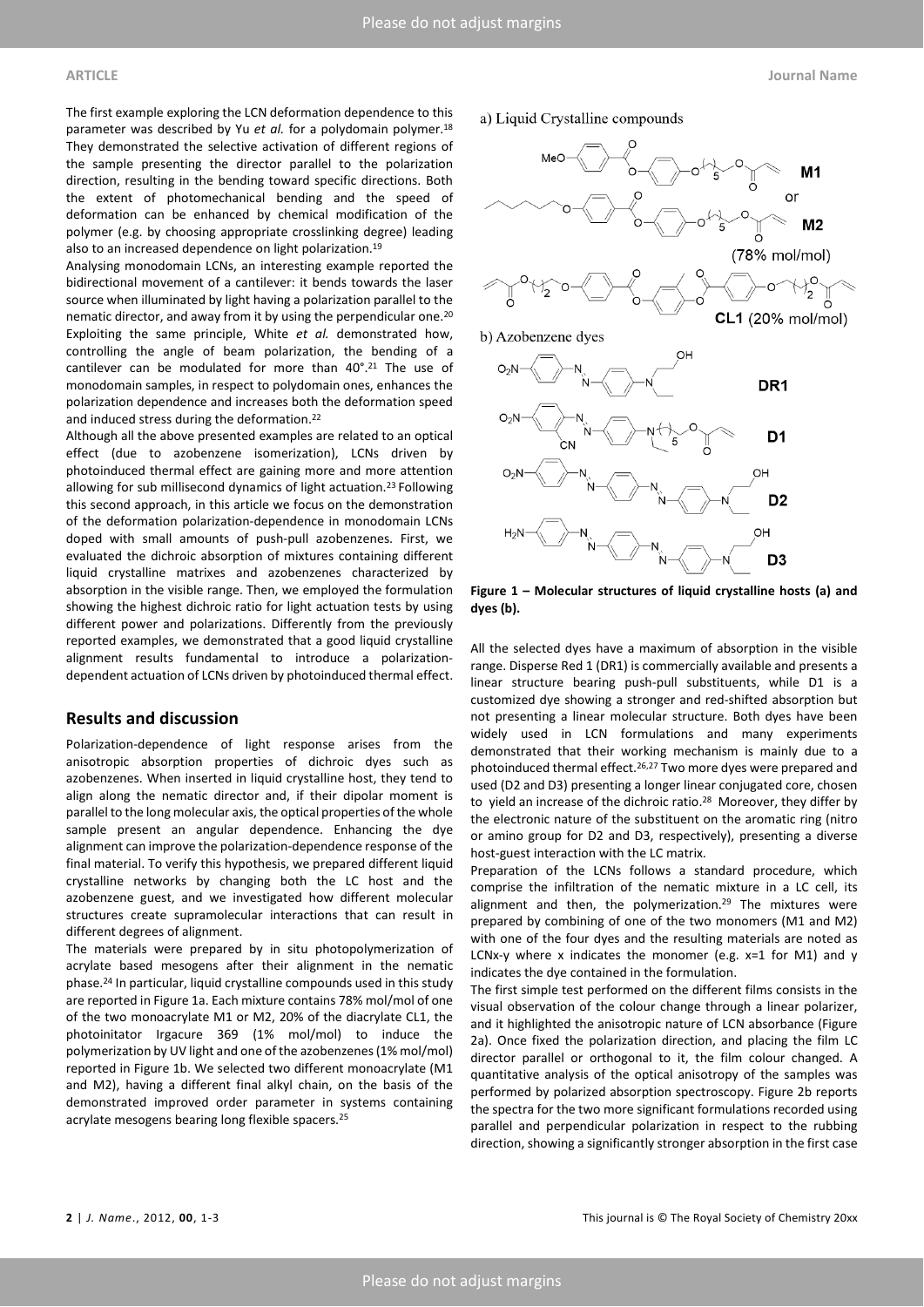(for all the other samples, the spectra are reported in Figure S1 in Supporting Information).



**Figure 2** – **Dichroic optical properties of selected LCNs.** a) Optical images of the films with different director orientation in respect to linearly polarized light. White line indicates the light polarization direction and red line indicates the nematic director. b) Polarized absorption spectra of LCN1\_1 and LCN2\_2.

Degree of optical anisotropy is estimated by comparison of dichroic ratios (R) and order parameters (S), both calculated from the maximum in the absorbance spectrum of each sample and are summarized in Table 1.

**Table 1** – Dichroic ratio (R) and order parameter (S, in bracket) for different LCN compositions. Parameter are calculated on the basis of the maximum in the absorbance spectra of each dye.

| Dye / Monomer  | M1         | M <sub>2</sub> |
|----------------|------------|----------------|
| DR1            | 3.83(0.48) | 5.56(0.60)     |
| D1             | 3.28(0.43) | 3.88(0.49)     |
| D <sub>2</sub> | 4.34(0.53) | 6.23(0.64)     |
| D3             | 4.31(0.52) | 2.70(0.36)     |

As expected, both the liquid crystalline host and the guest chemical structure play a role in the alignment properties. First considering the mixtures containing M1, we observed as both dyes containing 3 aromatic rings in the core (D2 and D3) are able to enhance the dichroic ratio up to a value of 4.3. While analysing the samples containing M2, dichroic ratio values are higher than the samples containing M1 except when D3 is used as dopant. This sample results in the less ordered material of the series. On the other hand, comparing samples containing DR1 and D2, we can observe as the

push-pull system with nitro- and amino- group in para positions leads to the highest degree of molecular alignment. This is particularly evident when D2 is used, thus confirming as longer conjugated systems are able to promote the dye orientation.

Due to the demonstrated improved optical anisotropy, we selected LCN2\_2 for further characterization and we compared it with the material with lower alignment degree, LCN1\_1, already used by our group in many studies.23,26,30

Because of the enhanced deformations presented by splayed films with respect to planar samples, spayed alignment was chosen for the following analysis. Indeed, the differential strain across the material thickness leads to a well measurable bending towards the homogeneous side as a clear marker of the molecular properties of the system.31

From splayed films, thin cantilevers (around 10 mm  $x$  3 mm  $x$  20  $\mu$ m in size) were cut with the longer dimension parallel to the LC director of the homogeneous side. Their deformation was characterized by irradiation with a green laser light (continuous wave, 532 nm). The whole setup is depicted in Figure S2 and comprises a ND filter wheel (to control the irradiation power), a linear polarizer (to select only one polarization of the laser beam) and a quarter waveplate to rotate the polarization direction. The effective polarization results not perfectly linear due to experimental setup limitation.

Cantilevers were irradiated increasing the laser power, and bending angles were measured and reported in Figure 3a for both, parallel and perpendicular polarizations (with respect to the LC director of the planar side). In both samples, bending starts around 5 mW and increases with the actuation power. As soon as the irradiation is removed, samples recover the original position in less than 1 second, as expected due to the photoinduced thermal effect.<sup>29</sup> Interestingly, the bending angles present different values for the two reported formulations. A larger actuation is detected for LCN1\_1 cantilever with a more pronounced effect at higher laser intensity. This behaviour could result from the different absorptions of the two samples: LCN1\_1 presents an absorbance 1.6 times higher than LCN2\_2 (absolute absorbance values of 1.01 and 0.62 respectively for a 10 μm thick film measured at 532 nm). An enhanced dye absorption can result in a more efficient energy-into-heat transfer rate that increases, in the LCN1\_1 splayed cantilever, the strain gradient and therefore the deformation.

Moreover, when polarization rotates of 90°, the two samples behave differently. Keeping the laser light intensity fixed and changing the polarization, LCN1\_1 shows a negligible bending angle variation, presenting comparable deformations by parallel and perpendicular polarization. Instead, a moderate polarization-dependence can be observed for LCN2\_2, presenting a 15° bending angle difference (inset in Figure 3a) by switching among the two orthogonal polarizations. Representative optical images showing the deformation of the two materials under an actuation power of 17 mW, are reported in Figure 3b.

Material deformation is the result of a complex interplay among many parameters (such as crosslinking density, alignments, internal strain, etc.), and a simple tuning mechanism to control it consists in playing on geometrical parameters, such as the arbitrary selection of the cantilever long axis with respect to the LC director. 32,33 We thus prepared a cantilever by cutting it off at 45° in respect to the rubbing direction of the LCN2\_2 splayed film. This alignment tilting introduces larger bending angles and an improved polarizationdependence. As expected, an out of plane deformation appeared in the system.33 The comparison among the bending angles obtained at different irradiation conditions for stripes cut parallel or at 45° in respect to rubbing direction is reported in Figure 3c. It is immediately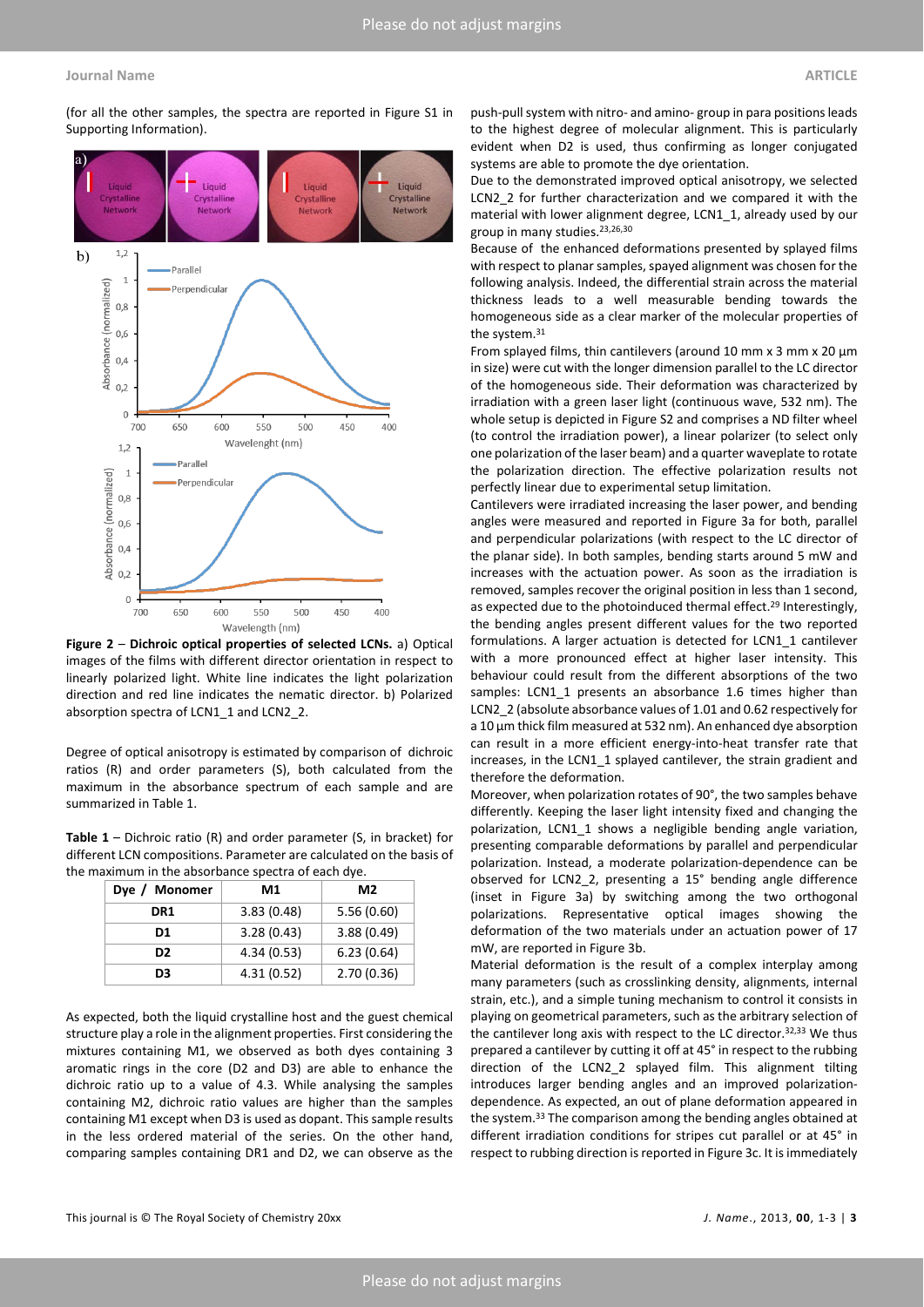clear as larger deformations are obtained for the new sample independently on the polarization direction of the actuating light. This effect can be attributed to an increased internal stress inside the molecular network. For an illuminating power of 17 mW, the more selective polarization response has been recorded showing a 40° bending angle difference for the two orthogonal polarizations (Figure 3c).



**Figure 3 – Light response of LCNs to irradiation with different powers and polarizations.** a) Bending angles for stripes cut along the rubbing direction; b) optical images of deformation obtained in LCN stripes under a 17 mW irradiation; c) comparison of bending angles obtained in two stripe of LCN2\_2 cut respectively parallel and at 45° in respect to the rubbing direction.

Interestingly, common LCNs responding to light by an optical effect (derived from the azobenzene isomerization), are able to deform in a controlled way also in case of polydomain alignments.<sup>18</sup> This behaviour is not reproduced by our materials, as shown in Figure S4, reporting how the light irradiation on a polydomain LCN2\_2 cantilever results in its permanent droop due to the material softening - induced by the increased sample temperature. The inhibited recovering of the original position indicates the needing, in our system, of a well-engineered molecular alignment to ensure the shape-change control. Moreover, in LCNs based on an optical effect, light polarization can be exploited to select the direction of out of plane deformation (e.g. for material cut oblique to rubbing in splayed arrangement).<sup>33</sup> On the other hand, in systems driven by photothermal effect, the handedness of material torsion can be defined only during the material processing, e.g. by set an appropriate cutting angle (Figure S5).

Two main effects emerged during the preparation and the characterization of the here presented photothermally driven networks. On one side, the improved guest-host alignment strongly affects the material responsiveness, while, on the other side, the internal strain - induced in our case by tilting the cantilever long axis with respect to its LC director in the planar homogeneous side enhances the deformation and the polarization-dependent response. Combining such main properties, in Figure 4, we compared LCN1\_1 and LCN2\_2 cantilevers both cut from splayed film choosing the stripe long axis at 45° with respect to the molecular alignment of the planar homogeneous side. Stripe deformation during irradiation with different polarizations is also shown in Movie S1 and S2. For LCN1\_1, the material with the lower degree of alignment, the control of the bending degree can be achieved only by modulation of the irradiation laser power, while a selective polarization behaviour was not observed. On the other hand, for LCN2\_2, orthogonal polarized light creates a difference in the bending angle of around 40° offering a further parameter to tune the material deformation, in addition to the irradiation power.



**Figure 4– Control of LCN deformation by orthogonal polarization of light.** Stripes of LCN1\_1 and LCN2\_2 are cut at 45° with respect to the rubbing direction (a and d, respectively) and then, irradiated by a green laser with parallel (b and e) and perpendicular (c and f) polarization.

We can thus envision as using highly ordered liquid crystalline matrix, e.g. by photo-crosslinking of smectic guest,<sup>25</sup> could lead to an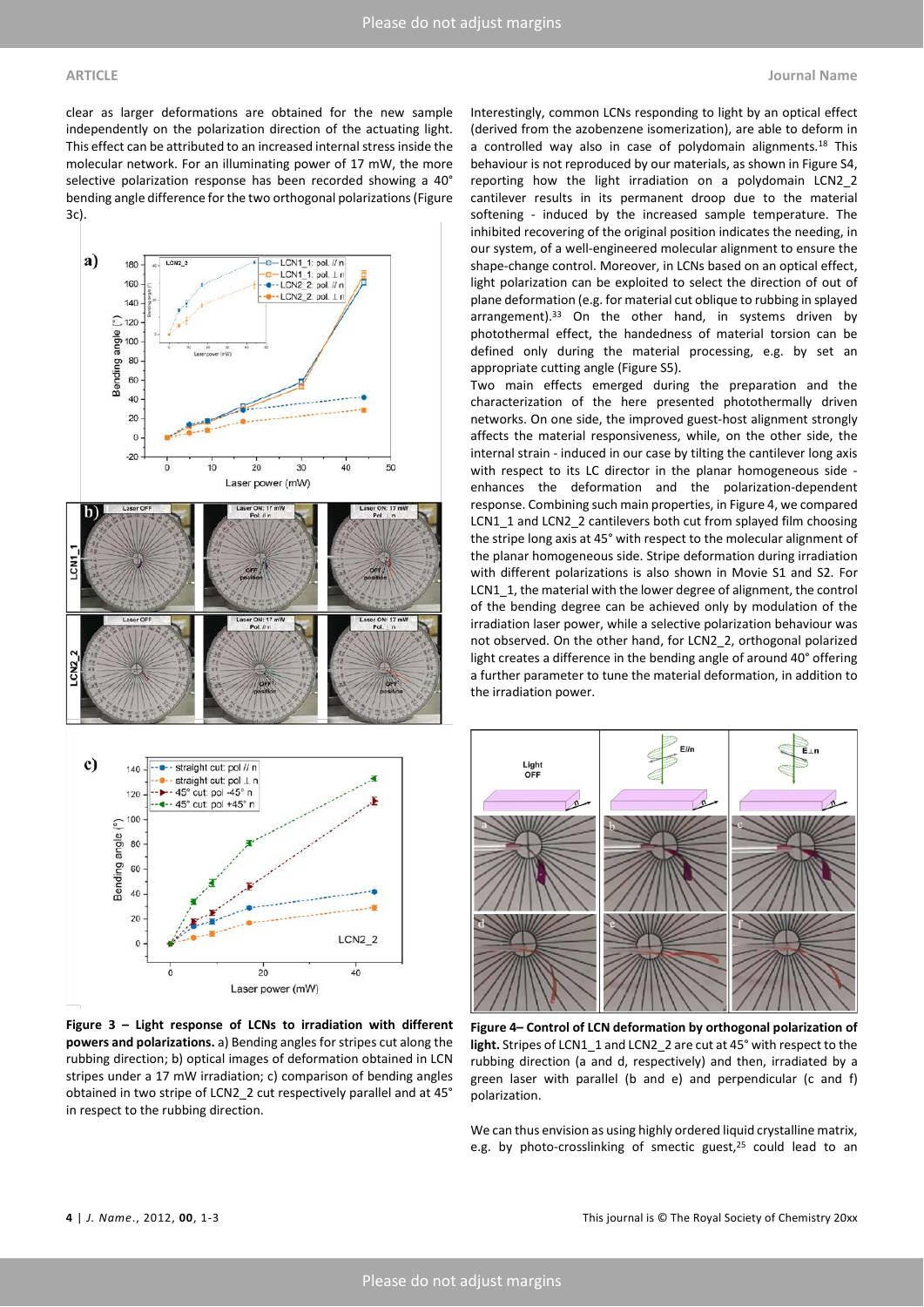increased polarization-dependence on the light-induced deformation in LCNs. Moreover, this concept could be extended for other dyes or nanoparticles (e.g. gold nanorods) presenting dichroic shape already employed in light responsive LCNs.<sup>34</sup>

#### **Experimental section**

#### **Materials and methods.**

Liquid crystalline monomers (M1, M2 and CL1) were purchased by Synthon Chemical, Irgacure 369 and Disperse Red 1 were purchased from Sigma Aldrich. D1, D2 and D3 were prepared as previously described.28,30 Polarized optical microscopy (POM) was performed using the inverted microscope Zeiss, Axio Observer A1 with cross polarizers to check the liquid crystalline alignment inside the sample.

#### **Liquid crystalline polymer preparation.**

The LC mixtures were melted on a hot plate at 75°C and infiltrated by capillarity in appropriate polymerization cells. Cells were prepared by two coated glasses with a 20 μm spacer. Splayed cells were prepared by a PI1211 (Nissan Chemicals) coated glass and a PVA coated glass (after rubbing with a velvet cloth), while homogeneous cells were prepared by the use of two rubbed PVA glasses. Polydomain samples were prepared using untreated glasses. After infiltration, cells were cooled down to 45 °C and the resulting nematic alignment was check by POM. Aligned cells were irradiated for 10 minutes with an UV LED lamp (Thorlabs M385L2-C4, 385 nm, I: 4 mWcm-2) then, heated to 65°C and irradiated for further 10 minutes to complete the polymerization process. LCN films were manually removed from the cell and the cantilever have been cut out for the different experiments.

#### **Optical properties of LC films.**

Absorption spectra of homogeneous LCN films were recorded on a Varian Cary 400 instrument equipped with a linear polarizer. The dichroic ratio (R) was evaluated at the absorption maximum for the different dyes according to equation 1:

 $R = (A \parallel)/(A \perp)$  (1) where A∥ and A⊥ represent the parallel and perpendicular

absorbance in respect to the rubbing direction.

The order parameter (S) was defined by equation 2:

 $S = (R-1)/(R+2)$  (2)

#### **Light induced deformation.**

Cantilever specimens (10  $\times$  3  $\times$  0.02 mm<sup>3</sup>) were prepared by cutting splayed films and tested by illumination with a DPSS 532 nm laser from the top. Only a part of the actuator was illuminated due to the laser spot dimension (5 mm of diameter) and the movement was recorded with an optical camera. Light intensity was varied using a neutral density wheel-filter while, polarization was selected by a linear polarizer and quarter waveplate filter. The not perfect extinction ratio of linear polarizer alters the working mechanism of the waveplate creating an elliptical polarization more than a perfectly linear one. For a non-filtered measured power of 50 mW, 35 mW constitute the parallel polarized component, while the orthogonal one is 1.5  $\mu$ W creating an extinction ratio of around 10<sup>4</sup>:1. A scheme of the setup is reported in Supporting Information (Figure S2).

### **Conclusions**

Light-driven liquid crystalline networks based on photoinduced thermal activation are gaining more and more attention thanks to their sub millisecond time performances, which open to real time control on micro robotic and photonic systems. However, inducing their shape-change by different light polarization is not trivial. This study demonstrates that only by enhancing the alignment of the guest dye in the host polymeric matrix leads to different deformations by using two orthogonal polarisation of light without changing neither the wavelength nor the intensity of the stimulus. Further improvements both in material composition (to achieve higher order parameter) and illumination apparatus (by using perfectly linear polarization) can be envisaged to obtain a total decoupling in the material deformation induced by orthogonal polarizations.

### **Conflicts of interest**

There are no conflicts to declare

#### **Acknowledgements**

The research leading to these results has received funding from Laserlab-Europe EU-H2020 654148; from Ente Cassa di Risparmio di Firenze (grant 2015/0781) and Fondazione Telethon (grant GGP16191). This research project has been also supported by FAS-Salute ToRSADE project.

#### **Notes and references**

- 1 L. Hines, K. Petersen, G. Z. Lum and M. Sitti, *Adv. Mater.*, 2017, **29**, 1603483
- 2 A. Lendlein and R. Langer, *Science*, 2002, **296**, 1673.
- 3 S. Nocentini, C. Parmeggiani, D. Martella and D. S. Wiersma, *Adv. Optical Mater.*, 2018, **6**, 1800207.
- 4 Y. Haifeng and T. Ikeda, *Adv. Mater*., 2011, **23**, 214.
- 5 K. M. Lee and T. J. White, *Macromolecules*, 2012, **45**, 7163.
- 6 M. Moua, R. R. Kohlmeyer and J. Chen, *Angew. Chem. Int. Ed*., 2013, **52**, 9243.
- 7 T. Ikeda, J. Mamiya and Y. Yu, *Angew. Chem. Int. Ed.*, 2007, **26**, 506.
- 8 H. Finkelmann, H.-J. Kock and G. Rehage, *Macromol. Chem. Rapid Commun.*, 1981, **2**, 317.
- 9 C. Ohm, M. Brehmer and R. Zentel, *Adv. Mater.*, 2010, **22**, 3366.
- 10 D. L. Thomsen, P. Keller, J. Naciri, R. Pink, H. Jeon, D. Shenoy and R. Ratna, *Macromolecules*, 2001, **34**, 5868.
- 11 S. Nocentini, D. Martella, D. S. Wiersma and C. Parmeggiani, *Soft matter*, 2017, **13**, 8590.
- 12 M. Kondo, Y. Yu and T. Ikeda, *Angew. Chem. Int. Ed*., 2006, **45**, 1378.
- 13 T. J. White, *J. Pol. Sci. B*, 2018, **56**, 695.
- 14 S. Iamsaard, E. Anger, S. J. Aßhoff, A. Depauw, S.P. Fletcher, N. Katsonis, *Angew. Chem*. In. Ed., **2016**, 55, 9908.
- 15 W. Wu, L. Yao, T. Yang, R. Yin, F. Li and Y. Yu, *J. Am. Chem. Soc.*, 2011, **133**, 15810.
- 16 C. L. Van Oosten, C. W. Bastiaansen and D. J. Broer, *Nat. Mater.*, 2009, **8**, 677.
- 17 A. H. Gelebart, D.J. Mulder, G. Vantomme, A.P. Schenning and D. J. Broer, *Angew Chem Int Ed*., 2017, **56**, 13436.
- 18 Y. Yu, M. Nakano and T. Ikeda, *Nature*, 2003, **425**, 145.
- 19 L. Cheng, Y. Torres, K. Min Lee, A. J. McClung, J. Baur, T. J. White and W. S. Oates, *J. Appl. Phys.*, *2012*, **112**, 013513.
- 20 N. Tabiryan, S. Serak and X.-M. Dai, *Opt. Express*, 2005, **13**, 7442.

This journal is © The Royal Society of Chemistry 20xx *J. Name*., 2013, **00**, 1-3 | **5**